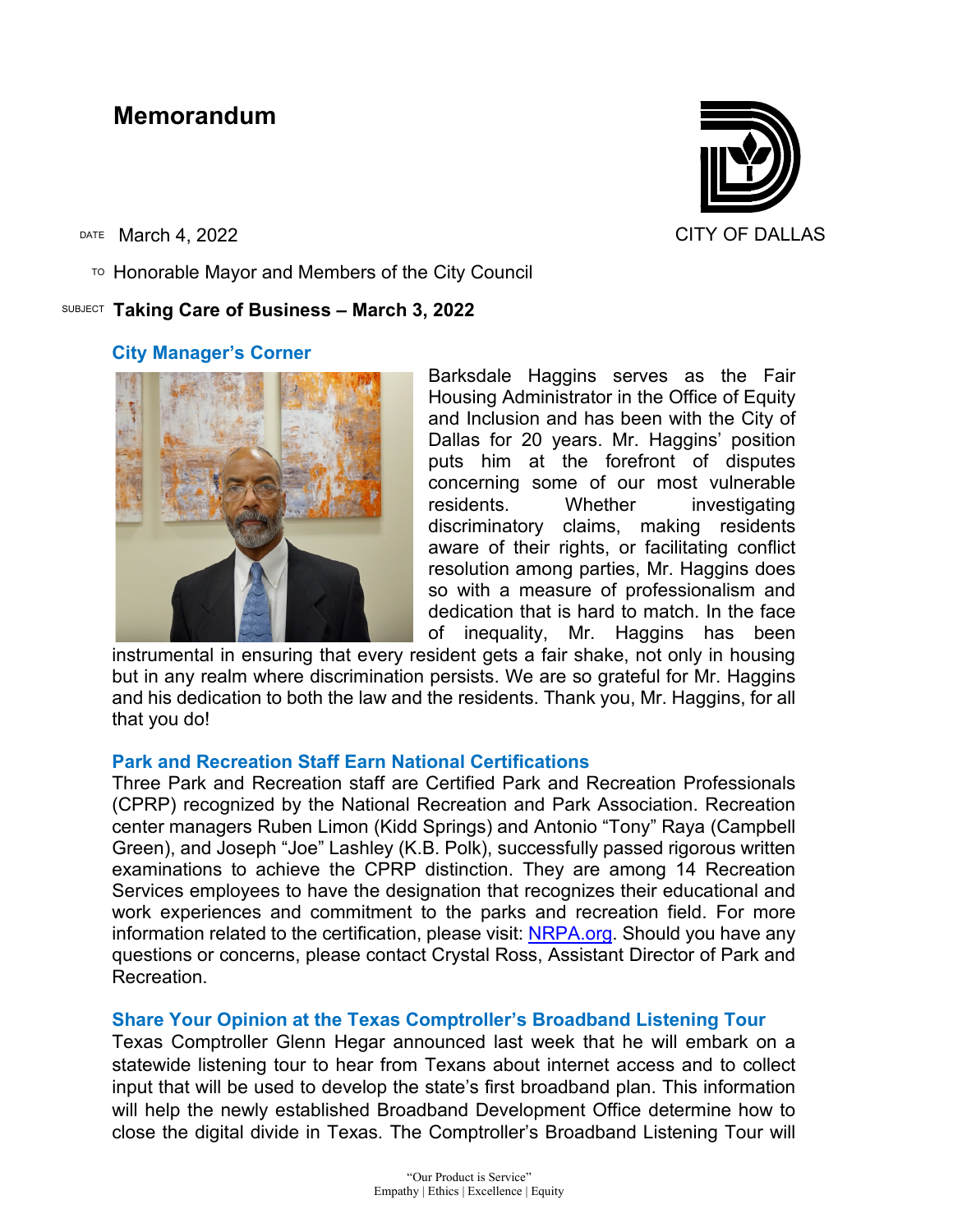consist of 12 public forums held across the state. These events are free, and everyone is encouraged to attend to share their thoughts on the current state of broadband services in Texas. See a list of dates and locations, and register to participate, click [here.](https://comptroller.texas.gov/programs/broadband/communities/tour.php) You may also share your feedback by filling out this [online](https://www.surveymonkey.com/r/Texas-BDO-2022)  [survey](https://www.surveymonkey.com/r/Texas-BDO-2022) by May 5. Should you have any questions or concerns, contact Genesis D. Gavino, Chief of Staff.

# **FreshStart Program**

The Freshstart Employment Program are pre-screening individuals interested in employment with the City of Dallas. Pre-screening is to determine program eligibility. Individuals deemed eligible for the FreshStart Employment Program will be referred to hiring managers for interview and employment consideration. In-person Pre-Screening will be held weekly beginning on March 9th from 9 AM-1PM at the MLK JR Community Center 2900 MLK Jr. Blvd, Building A Dallas, Texas 75215. For your convenience, online pre-screening is also available freshstartemployment@dallascityhall.com. To learn more about the Small Business Center, please visit: [https://sourcedallas.org/.](https://gcc02.safelinks.protection.outlook.com/?url=https%3A%2F%2Fsourcedallas.org%2F&data=04%7C01%7Ctatjana.williams%40dallascityhall.com%7Cf7c529c0b03345eddd4f08d9fb239262%7C2935709ec10c4809a302852d369f8700%7C0%7C0%7C637816952461881328%7CUnknown%7CTWFpbGZsb3d8eyJWIjoiMC4wLjAwMDAiLCJQIjoiV2luMzIiLCJBTiI6Ik1haWwiLCJXVCI6Mn0%3D%7C3000&sdata=m5F3jZ%2FM4QsM%2Bzpn9J8lEzGKQRbBAnEe0qnlleH5kWg%3D&reserved=0) Should you have any questions or concerns, please contact Joyce Williams, Director of the Small Business Center.

# **[FreshStart Spotlight](https://gcc02.safelinks.protection.outlook.com/?url=https%3A%2F%2Fsourcedallas.org%2F2022%2F02%2F23%2Ffreshstart-spotlight%2F&data=04%7C01%7Ctatjana.williams%40dallascityhall.com%7Cf7c529c0b03345eddd4f08d9fb239262%7C2935709ec10c4809a302852d369f8700%7C0%7C0%7C637816952461881328%7CUnknown%7CTWFpbGZsb3d8eyJWIjoiMC4wLjAwMDAiLCJQIjoiV2luMzIiLCJBTiI6Ik1haWwiLCJXVCI6Mn0%3D%7C3000&sdata=YtEt4d%2BfVqtmJmgaPMMWrfD0RtjFuFRdSHAB4X2AmM4%3D&reserved=0)**

The FreshStart Spotlight shines the light on internal departments that show support by hiring justice-impacted individuals. The program's success is the result of hard work, and perseverance from departments leaders, hiring managers, and their staff. For the month of March we are celebrating two departments: Dallas Water Utilities and Dallas Park and Recreation for their efforts to participate in this program. FreshStart relies on a combination of internal programs and local community-based organizations to refer eligible applicants and to help potential clients gain the stability and skills needed to become successful employees. The FreshStart staff will work with City departments to help place clients in full-time positions with growth opportunities. Should you have any questions or concerns, please contact Joyce Williams, Director of the Small Business Center.

# **Small Business Center – Food Series Collaborative**

The Small Business Center presents the Food Series Collaborative, a 7-week virtual presentation designed to engage Food Industry startups and existing small businesses such as scratch kitchens, caterers, chefs, ghost kitchens, bakers, and restaurants. The weekly session topics include developing business plans, launching a food truck, understanding permits licensing and inspections, payroll taxes and hiring processes, and running an environmentally sustainable kitchen/zero waste kitchen.

The Food Series Collaborative facilitator Regina Onyeibe was recently featured on WFAA 8 with Tashara Parker. [https://sourcedallas.org/2022/02/20/food-series-](https://sourcedallas.org/2022/02/20/food-series-collaborative/)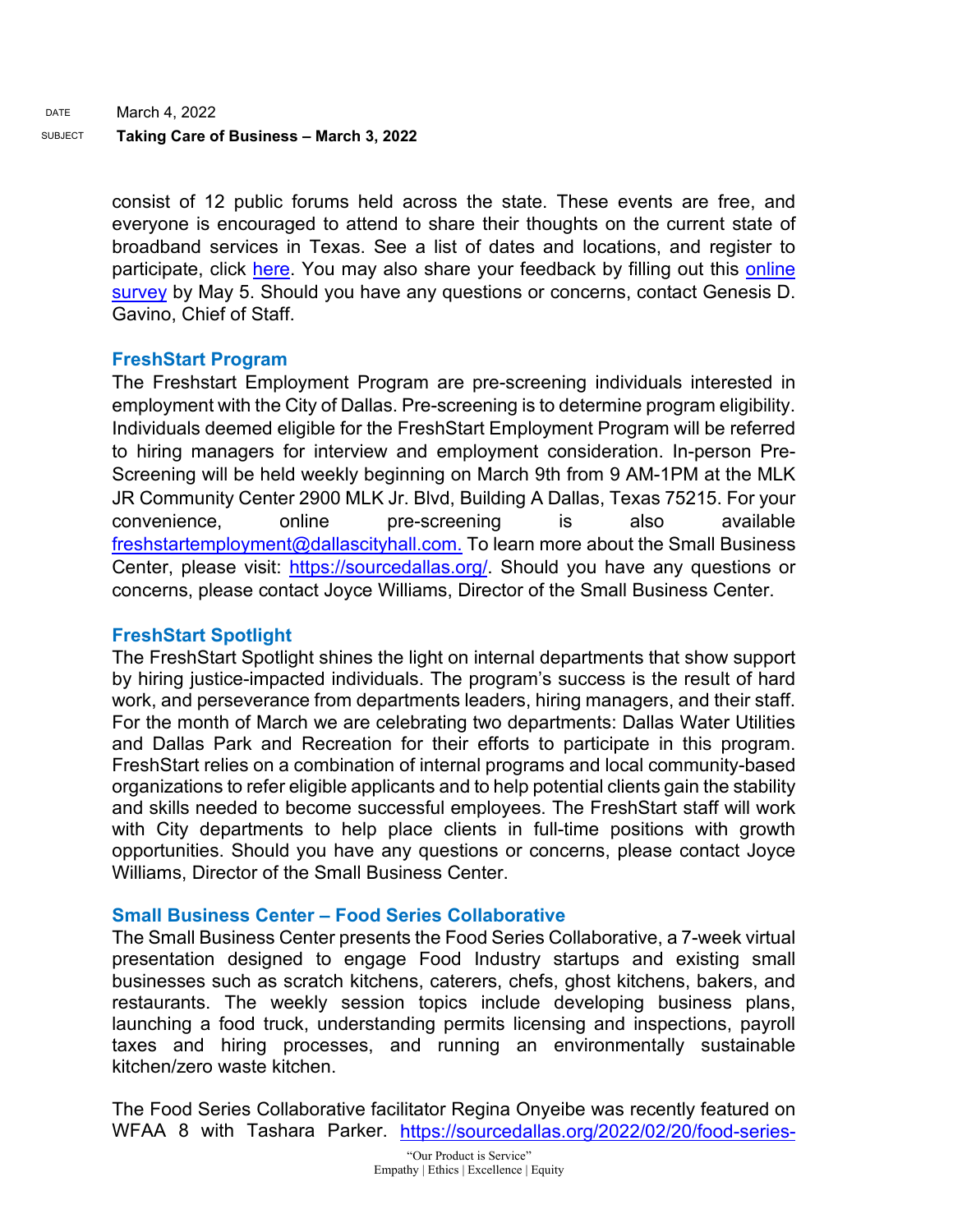[collaborative/](https://sourcedallas.org/2022/02/20/food-series-collaborative/) . For more information about the Food Series Collaborative, please email Regina.Onyeibe@dallascityhall.com or visit [https://sourcedallas.org/2022/02/20/food-series-collaborative/.](https://sourcedallas.org/2022/02/20/food-series-collaborative/)

To learn more about the Small Business Center, please visit: [https://sourcedallas.org/.](https://sourcedallas.org/) Should you have any questions or concerns, please contact Joyce Williams, Director of the Small Business Center.

**Adaptive Reuse Program Spotlight | Encanto Market & Cocina Grand Opening** The Encanto Market & Cocina Grand Opening was held on Saturday, February 12th is one of the true success stories of our Small Business Center's Adaptive Reuse Program. This neighborhood general store is focused on providing healthy fresh produce, groceries, warm meals, homemade ice cream, a juice bar, and more to the community. It is family-owned and operated, and the family is proud to have brought such a much-needed asset to the community.

This business started with the family purchasing a vacant, blighted building with the hope of providing an oasis in what was a food desert in their community. The closest convenience store to this location is almost two miles away and doesn't offer fresh produce, warm meals, or many other healthy food options available at Encanto. This new oasis has created jobs for those in the community within walking distance, which in turn enhances their green footprint. Encanto met the grant criteria of the SBC's Southern Dallas Adaptive Reuse by eliminating blight in the community and restoring a vacant commercial property into a vibrant community asset that is very pleasing to the eye and an establishment the community can be proud of.

For more information about the Small Business Center's Adaptive Reuse Program, please contact Erma Saracho, Erma.Saracho@dallascityhall.com or visit [https://sourcedallas.org/2022/01/25/small-business-adaptive-reuse-program/.](https://sourcedallas.org/2022/01/25/small-business-adaptive-reuse-program/)

To learn more about the Small Business Center, please visit: [https://sourcedallas.org/.](https://sourcedallas.org/) Should you have any questions or concerns, please contact Joyce Williams, Director of the Small Business Center.

# **Nightwork Expo**

The Small Business Center, Workforce Solutions of Greater Dallas and 24HourDallas present Nightwork Expo on Monday, March 7 from 6 to 9 p.m. at Gilley's, which is located at 1135 Botham Jean Blvd. About 40 businesses will be showcased throughout the Nightwork Expo. For more information about the Nightwork Expo, please contact Denita Lacking-Quinn, [Denita.Lacking@dallascityhall.com](mailto:Denita.Lacking@dallascityhall.com) or register to attend [http://www.nightworkexpo.com.](http://www.nightworkexpo.com/) To learn more about the Small Business Center, please visit: [https://sourcedallas.org/.](https://sourcedallas.org/) Should you have any questions or concerns, please contact Joyce Williams, Director of the Small Business Center.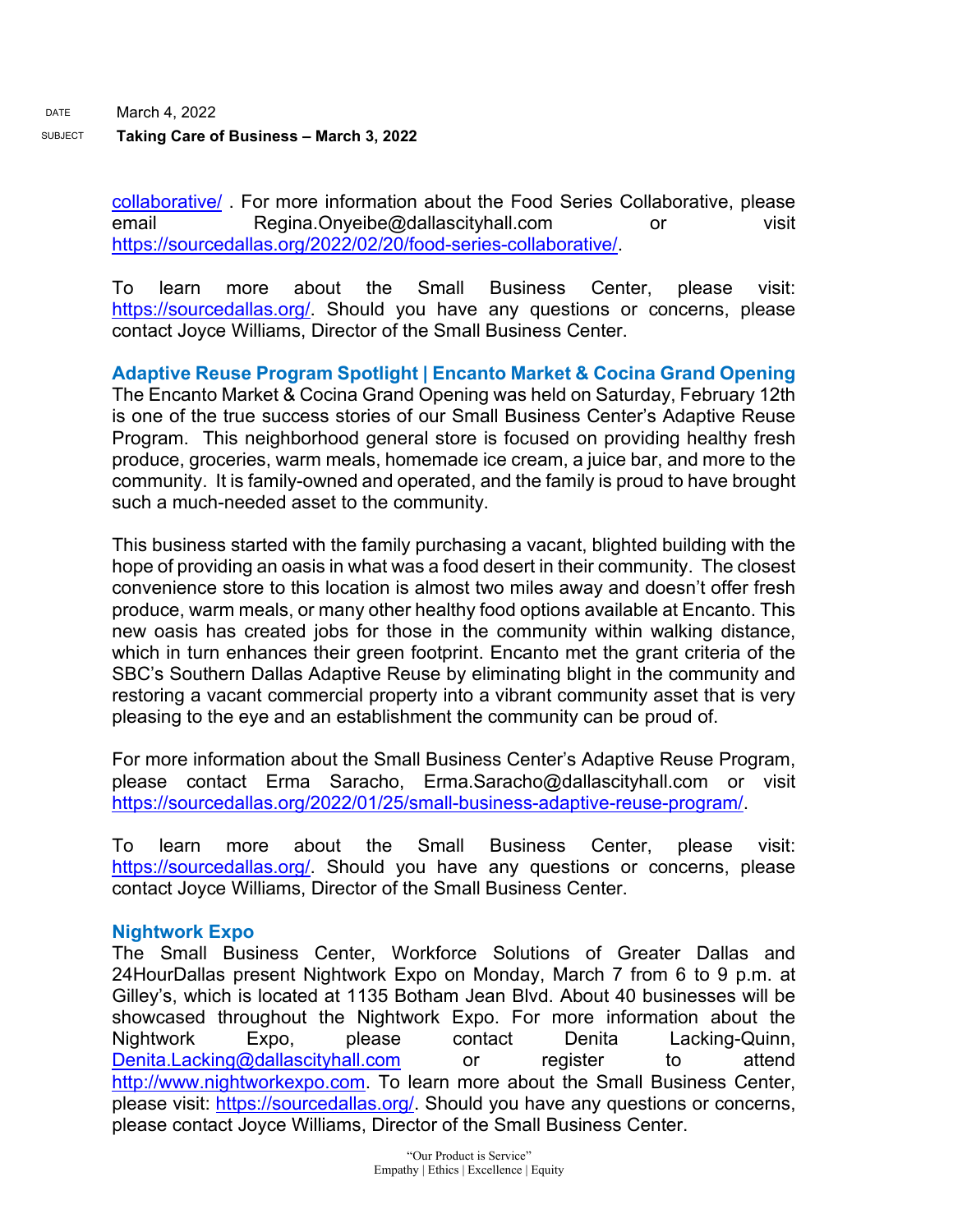#### **OAC Celebrates Women's History Month**

Throughout the month of March, the Office of Arts & Culture celebrates women and the contributions and achievements they have made throughout history, culture, arts, and society. From a photography exhibit at the South Dallas Cultural Center to a theater performance at the AT&T Performing Arts Center, there is a variety of free and ticketed programming this month: [https://dallasculture.org/womens-history](https://gcc02.safelinks.protection.outlook.com/?url=https%3A%2F%2Fdallasculture.org%2Fwomens-history-month%2F&data=04%7C01%7Ctatjana.williams%40dallascityhall.com%7C83d57ca036e744bdb24d08d9fba16be6%7C2935709ec10c4809a302852d369f8700%7C0%7C0%7C637817492976410737%7CUnknown%7CTWFpbGZsb3d8eyJWIjoiMC4wLjAwMDAiLCJQIjoiV2luMzIiLCJBTiI6Ik1haWwiLCJXVCI6Mn0%3D%7C3000&sdata=Z%2BB3XiPSJ4%2BKV8o7YRf9vTYfdY681o7SkfWz19NuIbk%3D&reserved=0)[month/.](https://gcc02.safelinks.protection.outlook.com/?url=https%3A%2F%2Fdallasculture.org%2Fwomens-history-month%2F&data=04%7C01%7Ctatjana.williams%40dallascityhall.com%7C83d57ca036e744bdb24d08d9fba16be6%7C2935709ec10c4809a302852d369f8700%7C0%7C0%7C637817492976410737%7CUnknown%7CTWFpbGZsb3d8eyJWIjoiMC4wLjAwMDAiLCJQIjoiV2luMzIiLCJBTiI6Ik1haWwiLCJXVCI6Mn0%3D%7C3000&sdata=Z%2BB3XiPSJ4%2BKV8o7YRf9vTYfdY681o7SkfWz19NuIbk%3D&reserved=0) Should you have any questions or concerns, please contact Gabriel Gonzalez, Marketing Coordinator in the Office of Arts and Culture.

#### **Code Compliance Convenience Store**

Code Compliance and its local partners are taking a proactive look at litter and the resources needed to help reduce blight in the city of Dallas. The department has asked residents for their responses to a Litter Index Survey. The survey helps Code learn more about what residents think about the cleanliness of their neighborhoods.

As the weather gets closer to spring, Code has also partnered with Keep Dallas Beautiful with the Great American Cleanup Initiative to focus on beautifying communities in a grassroots spring-cleaning movement. By going online, residents, neighborhood groups, and businesses can request resources to host their own cleanups in their communities. Links to both programs are mentioned below. **Litter Index Survey**:<https://bit.ly/3gDBmTJ>

# **Great American Cleanup**:<https://bit.ly/3HRWvFx>

For more information contact Eric Onyechefule, CCS Public Information Coordinator.

# **Redistricting**

The Redistricting Commission met on Tuesday, February 28 at 3:30 p.m. via videoconference and at Dallas City Hall – Council Chambers – 6EN. They received an update on map submissions and heard two map presentations from residents who met the required map submittal criteria. The Commission accepted the two map submissions for further consideration after some discussion regarding the process of selecting a final map. The next Commission meeting will be on Monday, March 7th at 6:30 p.m. at Dallas City Hall – Council Chambers – 6EN.

The Commission also heard from four public speakers, offering feedback regarding the redistricting process. Individuals who wish to address the Redistricting Commission can still do so by attending a regular meeting, virtually or in person. or a complete list of meetings or to submit your very own map, visit [www.DallasRedistricting.com](https://gcc02.safelinks.protection.outlook.com/?url=http%3A%2F%2Fwww.dallasredistricting.com%2F&data=04%7C01%7Ctatjana.williams%40dallascityhall.com%7C653e595f4cfc452a64d708d9fbc2d6d9%7C2935709ec10c4809a302852d369f8700%7C0%7C0%7C637817636510790473%7CUnknown%7CTWFpbGZsb3d8eyJWIjoiMC4wLjAwMDAiLCJQIjoiV2luMzIiLCJBTiI6Ik1haWwiLCJXVCI6Mn0%3D%7C3000&sdata=1suQfc233kwAO9qnTxKBN7WoAbzazEKKiBBghU%2F5bY0%3D&reserved=0) or call 214-671-6197. All map submissions must be submitted by April 15, 2022. Should you have any questions or concerns, please contact Brett Wilkinson, Director of the Office of Government Affairs.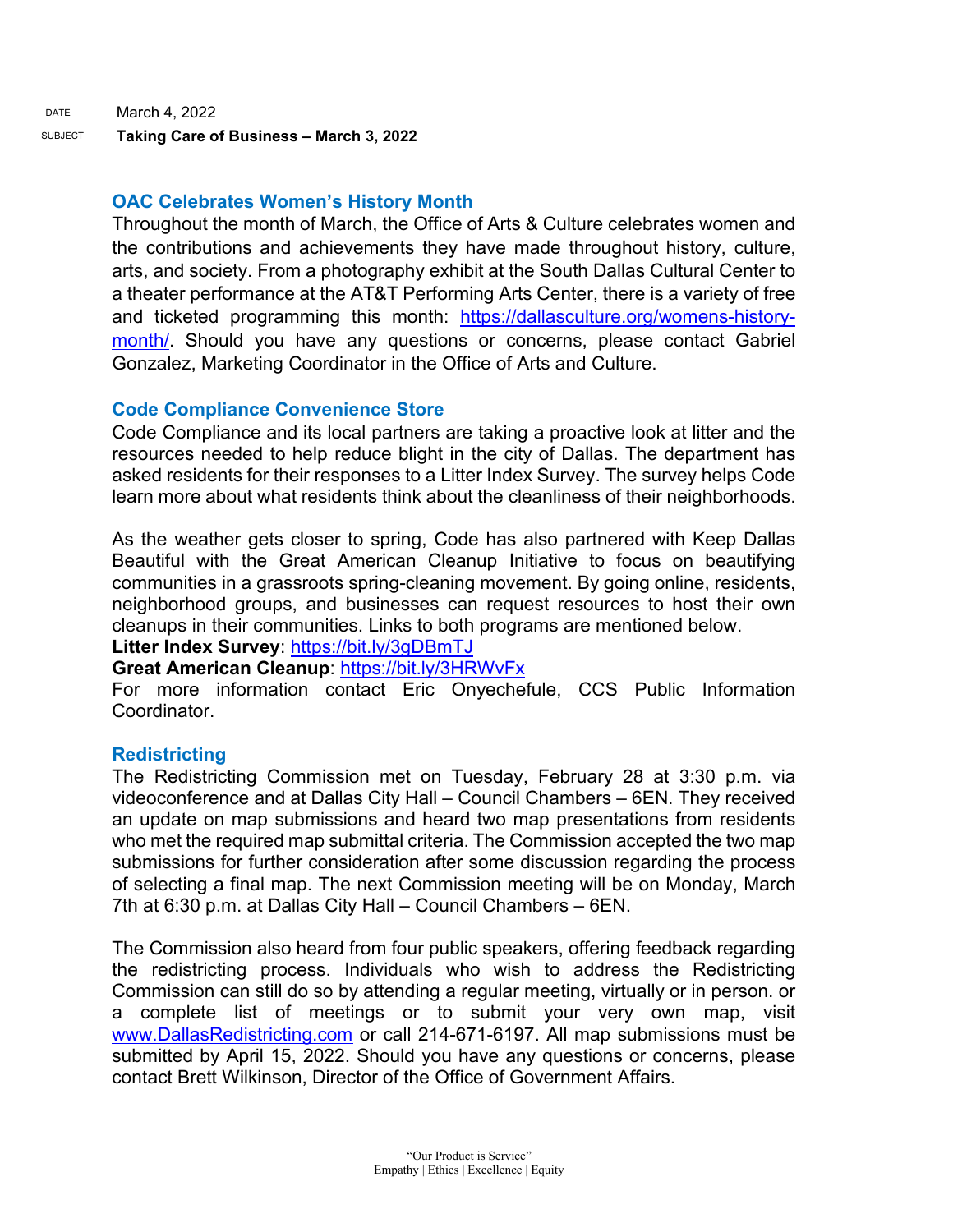DATE March 4, 2022

SUBJECT **Taking Care of Business – March 3, 2022**

#### **Fix a Leak Week**

March 14th-20th the cities of Dallas, Fort Worth, Houston, Round Rock, and water provider Tarrant Regional Water District are partnering to celebrate the Environmental Protection Agency's annual Fix A Leak Week. The partner cities and provider bring educational, virtual workshops that teach participants how to fix leaks and take other water preservation measures. Fixing leaks is just one element of efficient water use in today's cities. It is estimated minor household leaks can account for 10,000 gallons of water wasted every year, with 10 percent of homes wasting 90 gallons or more per day from leaks.

The virtual seminars are scheduled for 6:00 p.m. - 7:30 p.m. on March 15 (indoor leaks) and March 17 (outdoor/irrigation leaks) via GoTo Webinar.

Fix a Leak Week registration is free at these links: March 15th (Indoor)<https://www.eventbrite.com/e/233841715867> March 17th (Outdoor) [https://www.eventbrite.com/e/233862177067](https://gcc02.safelinks.protection.outlook.com/?url=https%3A%2F%2Furldefense.com%2Fv3%2F__https%3A%2Fgcc02.safelinks.protection.outlook.com%2F%3Furl%3Dhttps*3A*2F*2Fwww.eventbrite.com*2Fe*2F233862177067%26data%3D04*7C01*7CLacie.Ulrich*40houstontx.gov*7C552ca7b72504432d615308d9e4e0c5ee*7C57a85a10258b45b4a519c96c7721094c*7C1*7C0*7C637792476335583918*7CUnknown*7CTWFpbGZsb3d8eyJWIjoiMC4wLjAwMDAiLCJQIjoiV2luMzIiLCJBTiI6Ik1haWwiLCJXVCI6Mn0*3D*7C3000%26sdata%3DQUaWc2WQqhyR0c4yBGmdT4mg8rN0s0grbLH8m87yDsE*3D%26reserved%3D0__%3BJSUlJSUlJSUlJSUlJSUlJSUl!!FBD41DuKpIh0IME!YyzJkfgcVyGXb2CvGqwHM6dI0wyA5LPumicNIxeiIhyPDrtwpSglf-UG0FSLKu0PcQjOie-0Kn26Png%24&data=04%7C01%7Ctatjana.williams%40dallascityhall.com%7Ce5d50d62088a4a1f6bd808d9fbd72431%7C2935709ec10c4809a302852d369f8700%7C0%7C0%7C637817723705097728%7CUnknown%7CTWFpbGZsb3d8eyJWIjoiMC4wLjAwMDAiLCJQIjoiV2luMzIiLCJBTiI6Ik1haWwiLCJXVCI6Mn0%3D%7C3000&sdata=62032kSyZ6BWdnWQfPjD8lwFuvKR%2FsqJnasfed9aprI%3D&reserved=0)

Should you have any questions, please contact Carlos Evans, Director of the Office of Environmental Quality and Sustainability.

# **Better Climate Challenge**

In support of the Comprehensive Environmental and Climate Action Plan (CECAP), and consistent with the City's goals toward maintaining climate leadership, the City of Dallas joined approximately 100 public and private partners from across the United States to participate in the inaugural U.S. Department of Energy (DOE) [Better Climate Challenge.](https://gcc02.safelinks.protection.outlook.com/?url=https%3A%2F%2Fbetterbuildingssolutioncenter.energy.gov%2Fbetter-climate-challenge&data=04%7C01%7Ctatjana.williams%40dallascityhall.com%7Cdf25468767fd4141158408d9fbd5e9fc%7C2935709ec10c4809a302852d369f8700%7C0%7C0%7C637817718449384173%7CUnknown%7CTWFpbGZsb3d8eyJWIjoiMC4wLjAwMDAiLCJQIjoiV2luMzIiLCJBTiI6Ik1haWwiLCJXVCI6Mn0%3D%7C3000&sdata=iiEz2zviYzblmE90%2BuGtimadrO%2FwPa8S3qXe90%2Fxzd8%3D&reserved=0) Building on the leadership that cities like Dallas are already demonstrating, this new effort challenges organizations to set ambitious **greenhouse gas** (**GHG) emission** reduction goals and share their successes, innovations, and barriers. Through this challenge, the City will partner with DOE to help reduce portfolio GHG emissions by at least 50% within 10 years. The City has pledged to reduce GHG emissions from 140 buildings and implementing a 20% energy intensification reduction. The City will have access to peer-to-peer learning and working groups to collect and share best practices and highlight strategies to measure and reduce operational GHG emissions. Lastly, the City and other participants will receive national recognition for achieving program milestones and GHG reduction results. Should you have any questions, please contact Carlos Evans, Director of the Office of Environmental Quality and Sustainability.

# **OHS Street Outreach Update**

The DRTRR team of homeless service providers, co-led by OHS and MDHA, is currently targeting several encampments, which will result in closure through the housing of those unsheltered individuals throughout the year. The team will outreach to these sites and meet with various persons experiencing homelessness to assess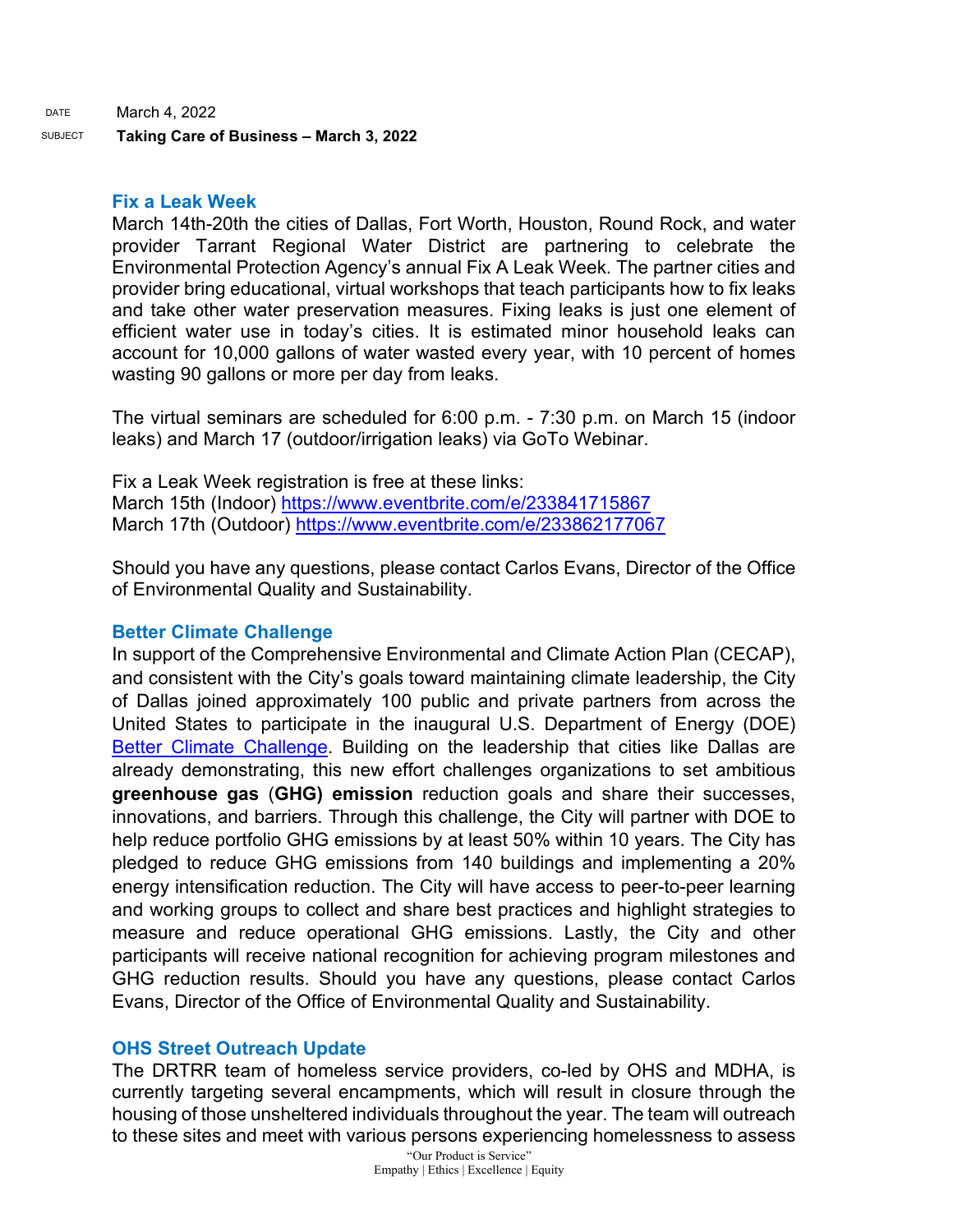their needs in preparation for site closure via housing. During this time, the OHS Street Outreach Team will continue to engage with unsheltered residents through normal street outreach, connecting people with the needed resources, such as: getting IDs, working with Community Courts on expunging eligible tickets and offenses from their records, identifying medical needs, and getting them access to the Coordinated Access System (CAS).

Please see the attached schedule for homeless encampment cleaning the weeks of February 28, 2022 – March 11, 2022. Please note that these will be for debris removal and outreach only. All encampment cleaning requests are being resolved as time allows. We appreciate everyone's patience.

| February 28- March 4             | <b>March 7- March 11</b> |                                      |
|----------------------------------|--------------------------|--------------------------------------|
| <b>LOCATION</b>                  |                          | <b>LOCATION</b>                      |
| 2500 Hickory St                  |                          | N Central Expwy & Churchill          |
| 1700 Baylor Rd                   |                          | Harry Hines & Northwest Hwy          |
| 2900 Hickory St                  |                          | <b>Starlight &amp; Northwest Hwy</b> |
| 1700 Cockrell Hill               |                          | 11555 Harry Hines                    |
| I-30 & Ferguson Rd.              |                          | 1133 Riverfront                      |
| Stemmons Fwy & Mockingbird Ln    |                          | 9929 Harry Hines                     |
| Stemmons Fwy & Inwood Rd         |                          | 2380 Northwest Hwy                   |
| 8325 N Stemmons Fwy              |                          | 11844 Josey Ln                       |
| 2253 Storey Ln                   |                          |                                      |
| Web Chapel Extension & Storey Ln |                          |                                      |
| 2465 Crown Rd                    |                          |                                      |
| Stemmons Fwy & Oak Lawn          |                          |                                      |

# **Encampment Resolution (Cleaning) Schedule February 28 – March 11, 2022**

OHS continues to urge people who see an encampment to report it via 311 or 311's OurDallas smartphone app to ensure strategic alignment with comprehensive OHS outreach. The OHS Service Request dashboard can be utilized to track the progress of encampment resolution efforts. Please visit the [dashboard](https://gcc02.safelinks.protection.outlook.com/?url=https%3A%2F%2Fdallasgis.maps.arcgis.com%2Fapps%2Fopsdashboard%2Findex.html%23%2Fccd41f0d795f407a94ae17e2c27bf073&data=04%7C01%7CAmanda.Voigt%40dallascityhall.com%7C45f12cc3352040105b8308d9fbcb6d7a%7C2935709ec10c4809a302852d369f8700%7C0%7C0%7C637817673400555821%7CUnknown%7CTWFpbGZsb3d8eyJWIjoiMC4wLjAwMDAiLCJQIjoiV2luMzIiLCJBTiI6Ik1haWwiLCJXVCI6Mn0%3D%7C3000&sdata=zBK9TJ%2FxRq23uCczgqh0DBvzdKPq6ITbYwpLxvg3nLI%3D&reserved=0) and feel free to share this tool with residents. Should you have any questions please contact Christine Crossley, Director of the Office of Homeless Solutions.

# **Media Inquiries**

As of March 1,2022, the Communications, Outreach, and Marketing (COM) Department has received various media inquiries available to view by clicking [here.](https://gcc02.safelinks.protection.outlook.com/ap/w-59584e83/?url=https%3A%2F%2Fdallastxgov.sharepoint.com%2F%3Aw%3A%2Fs%2FPIOTeam%2FEUEE4nSBy9dGvFu1420pnloBsJAuVpmSGNMt6Tifk4rOwQ%3Fe%3DWONp6C&data=04%7C01%7Ctatjana.williams%40dallascityhall.com%7Cd360a7c18e7147e0fa7c08d9fbbda00d%7C2935709ec10c4809a302852d369f8700%7C0%7C0%7C637817614111779763%7CUnknown%7CTWFpbGZsb3d8eyJWIjoiMC4wLjAwMDAiLCJQIjoiV2luMzIiLCJBTiI6Ik1haWwiLCJXVCI6Mn0%3D%7C3000&sdata=jnDU6xyuGgf76bIthYeFINr9AAAqzCMxKZVfISb1DMA%3D&reserved=0)

The following storylines reference the major media inquiries addressed by Dallas Fire-Rescue (DFR) during the period dating from February  $22^{nd} - 28^{th}$ . A more detailed account of the department's responses to those inquiries, and others, can be viewed at [this link.](https://gcc02.safelinks.protection.outlook.com/ap/w-59584e83/?url=https%3A%2F%2Fdallastxgov-my.sharepoint.com%2F%3Aw%3A%2Fg%2Fpersonal%2Fjason_evans_dallascityhall_com%2FERzzFMBPISVMr2BsKiY1YboB319MUTK5VHPBC8VJlKIG3w%3Fe%3DJ3aiD6&data=04%7C01%7Ctatjana.williams%40dallascityhall.com%7C8e1c75705eed4d23705d08d9fb963619%7C2935709ec10c4809a302852d369f8700%7C0%7C0%7C637817444827643600%7CUnknown%7CTWFpbGZsb3d8eyJWIjoiMC4wLjAwMDAiLCJQIjoiV2luMzIiLCJBTiI6Ik1haWwiLCJXVCI6Mn0%3D%7C3000&sdata=lYmA5Xwjmy5KGwaUcG%2FOSxOXqojxs9o2nfwLHmkerYM%3D&reserved=0)